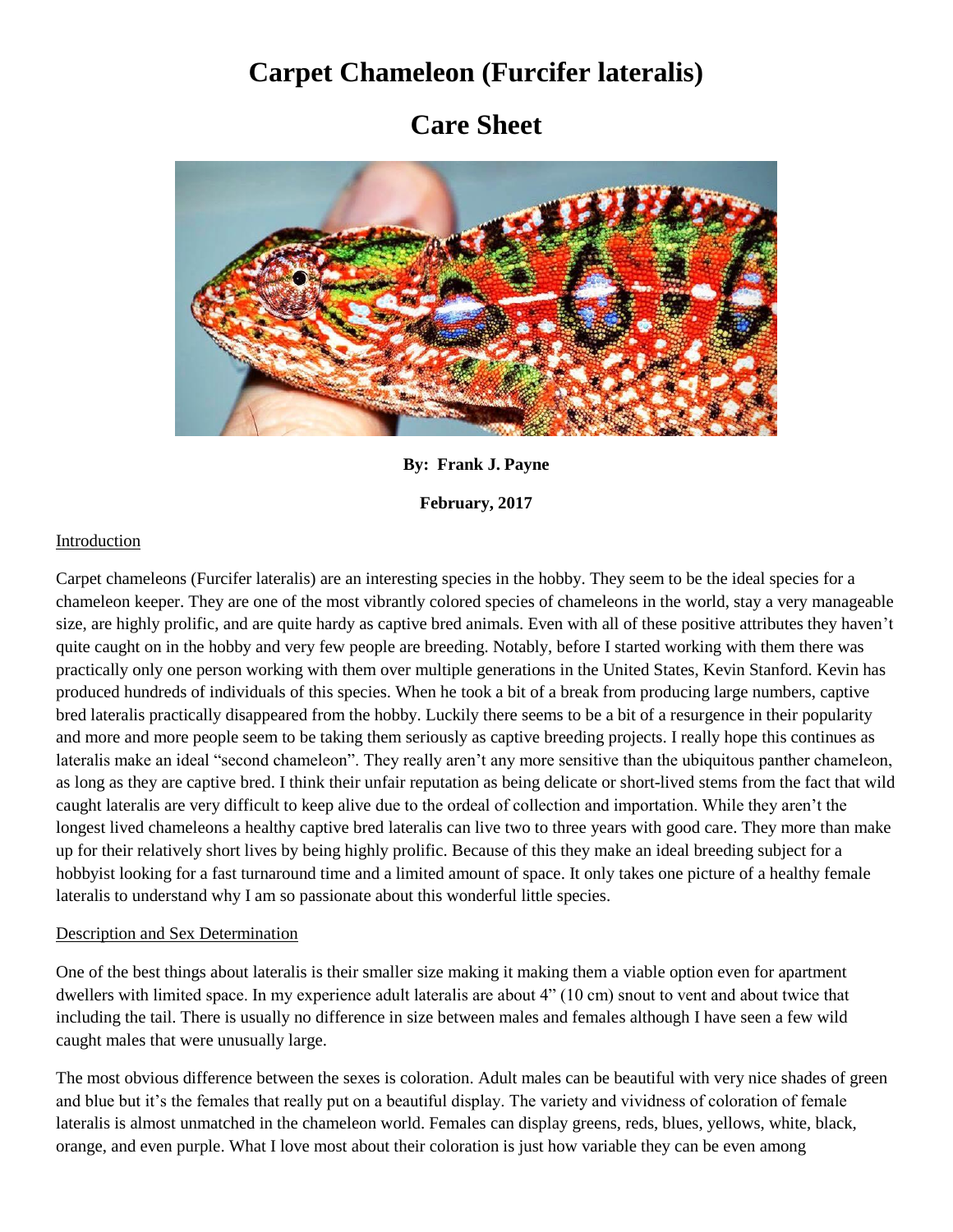clutchmates. These aren't like pardalis where different localities have predictable colors and patterns. They are all just one species and localities are not recognized.

Sex determination is fairly straight-forward even without judging by coloration. Even juvenile males will have a noticeably widened tail base due to hemipenes. With practice a breeder can see this difference in tail base right out of the egg.



**Young Adult male Adult female Juvenile**





# The Terrarium

When keeping lateralis indoors I prefer to use all glass terrariums like those made by Zoo Med or Exo Terra. My adults are kept individually in 18" x 18" x 24" or 18" x 18" x 18" glass terrariums. All screen enclosures that are typically recommended for chameleons can also be used successfully. All screen enclosures will require a higher wattage basking light and more frequent and prolonged misting sessions.

## The Terrarium Interior

I prefer to keep my lateralis in fully planted naturalistic glass terrariums. The bottom of the terrarium has a drainage layer of gravel or clay pellets of one to two inches deep. On top of this drainage layer is placed a porous fabric that is used as a weed barrier. On top of the fabric a three inch layer of soil is used. I use a 50/50 mixture of sand and peat moss. Live plants like Ficus sp. and Scheffelera sp. are planted directly in the soil layer. A one inch thick layer of dead leaves on top of the soil completes the bioactive substrate. Some people will add springtails and isopods to the soil as cleaner crews but in my experience this is uncesseary. These beneficial insects always find their way into the substrate anyway from the leaves, plants, soil, and branches.

Since lateralis are arboreal the enclosure should have a live bushy plant that takes up about half of the volume of the terrarium which they can climb on, hide in, and drink off of. Thin branches of various diameters should be arranged throughout the cage so that the chameleon can perch at a variety of conditions in the cage. There should be some branches in the upper parts of the terrarium that are exposed to the basking and UV light and branches toward the middle and bottom that are shaded by leaves. The branches should be placed at a variety of angles: horizontal, diaganol, and vertical.

#### Light, Temperature, and Water

Since lateralis are diurnal and helioliphic animals bright light of the proper spectrum needs to be provided. I believe that lateralis require or at the least thrive when strong lighting which provides ultraviolet radiation is provided. T5 high output fluorescent lighting has become the gold standard for terrarium lighting and if you are lighting a larger enclosure (24" or taller) they are probably your best bet. LED lighting is also becoming more popular for terrariums but does not provide the proper UV radiation. If you are keeping the chameleons in smaller enclosures (mine range from 18" to 24" tall) then a standard T8 fluorescent shop light will be adequate. The shoplights can be purchased for only \$10 for a 48" dual fixture. The bulbs are also cheaper as well. Regardless of whether you choose T5 or T8 a dual bulb fixture is recommended. One bulb should be a 6500K bulb which will provide nice white light and will be very beneficial to both plants and chameleons. The other bulb should be a UVB producing bulb. The T8 bulbs I use and recommend are the Zoo Med 10.0 bulbs. These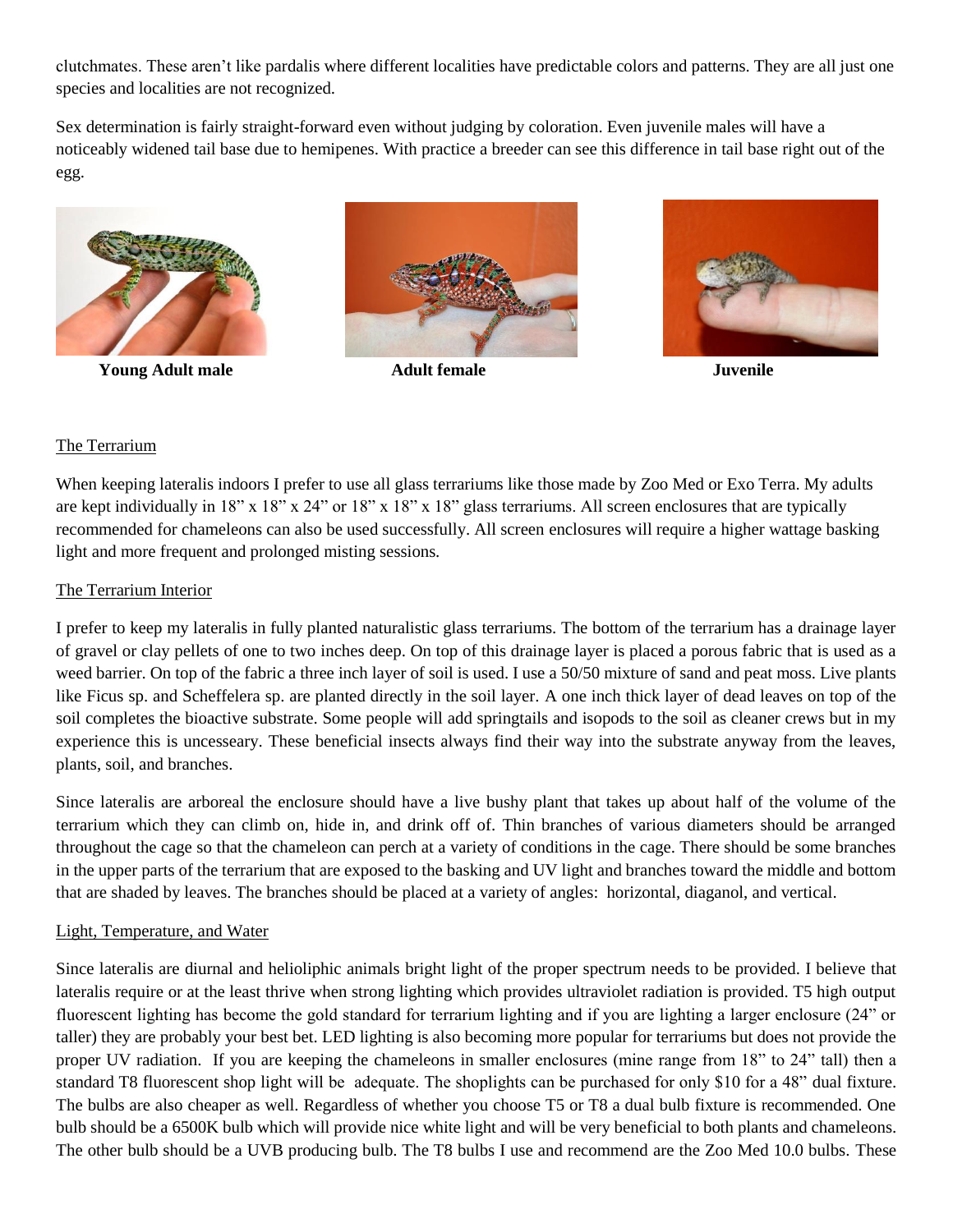should be replaced once a year. The T5HO bulbs I use and recommend are the Arcadia 6.0 bulbs. These only need to be replaced every eighteen months. Linear fluorescent bulbs are best if you are lighting several terrariums. However, if you are only lighting one smaller terrarium then a screw-in compact fluorescent bulb may be an effective option. UV producing CFL bulbs are available from Exo Terra and Zoo Med although I have no experience with them. Some keepers swear by them while others will say they are dangerous or ineffective. I cannot say personally as I only use linear fluorescent bulbs.

Lateralis come from a tropical climate and so require fairly warm temperatures. Like with keeping all reptiles, thermal gradients are the key to success. You want to provide a variety of suitable temperatures from which the chameleons can choose. Lateralis need a basking spot which is provided by a light source. My heat light of choice are halogen puck lights. A string of four or five can be purchased for \$20 or less. Only use one per enclosure unless dealing with a very large terrarium. There are a few things to consider when using these lights. First make sure you get the halogen and not xenon puck lights that do not have a self contained dimmer switch. These will not work with a timer. Also, the puck lights should be plugged into a dimmer switch. This allows you to very precisely control the amount of heat produced by these bulbs to achieve the desired temperatures. Use of a dimmer also dramatically increases bulb longevity. A plug-in dimmer can be purchased cheaply online. If you are using a terrarium that is greater than 24" in height than a puck light will likely be insufficient and more typical screwn in bulbs in the 40-60 watt range may be needed.



 **Halogen puck lights Plug-in dimmer switch**

Both heat lights and fluorescent lights should be plugged into a timer. This allows for a predictable light cycle which the chameleons can follow. This also easily allows you to adjust the time that the lights are on during different seasons. My lights are on for fourteen hours during the peak of summer, ten hours during winter, and twelve hours during fall and spring.

Your heat lights and fluorescent lights should create nice thermal gradients in the terrarium. For lateralis I try to aim for a localized basking spot of around 90-95 F. The top most part of the terrarium is around 80-85 F and 70-75 F towards the bottom and in shaded regions. A night time drop is natural and is easily accomplished just by turning off the lights at night. My nighttime temperatures are around 70 F. During the winter months all of these temperatures are about five to ten degrees cooler.

To provide your chameleons with adequate water you will need some way to mist the terrarium. This can be as easy and cheap as a one dollar hand mister that is usually used for hair or as complex as an automated misting system. If you only have one or two terrariums you could possibly get away with hand misting but I think that an automated misting system is one of the best investments you can make. The mist provided is very fine, can be regulated precisely with a timer, and doesn't disturb the animals. I use and recommend MistKing misting systems. I have several MistKing pumps in operation including one that has seen continuous use for ten years without issue. I am also starting to use ProMist pumps and am satisfied so far.

My chameleons that are in glass terrariums get misted two or three times a day for approximately thirty seconds to one minute each session. However, this is something that needs to be adjusted for every enclosure and keeper. The goal is to thoroughly cover the leaves of the plants and the sides of the terrarium with water droplets and then stop before the soil becomes overly saturated. It is important not to mist the enclosure again until all of these water droplets have evaporated and the top most layer of the soil/leaf litter has started to dry out. To make sure this happens proper ventilation must be present in the enclosure. This is easily achieved by making sure the entire lid of the enclosure is screen and that at least one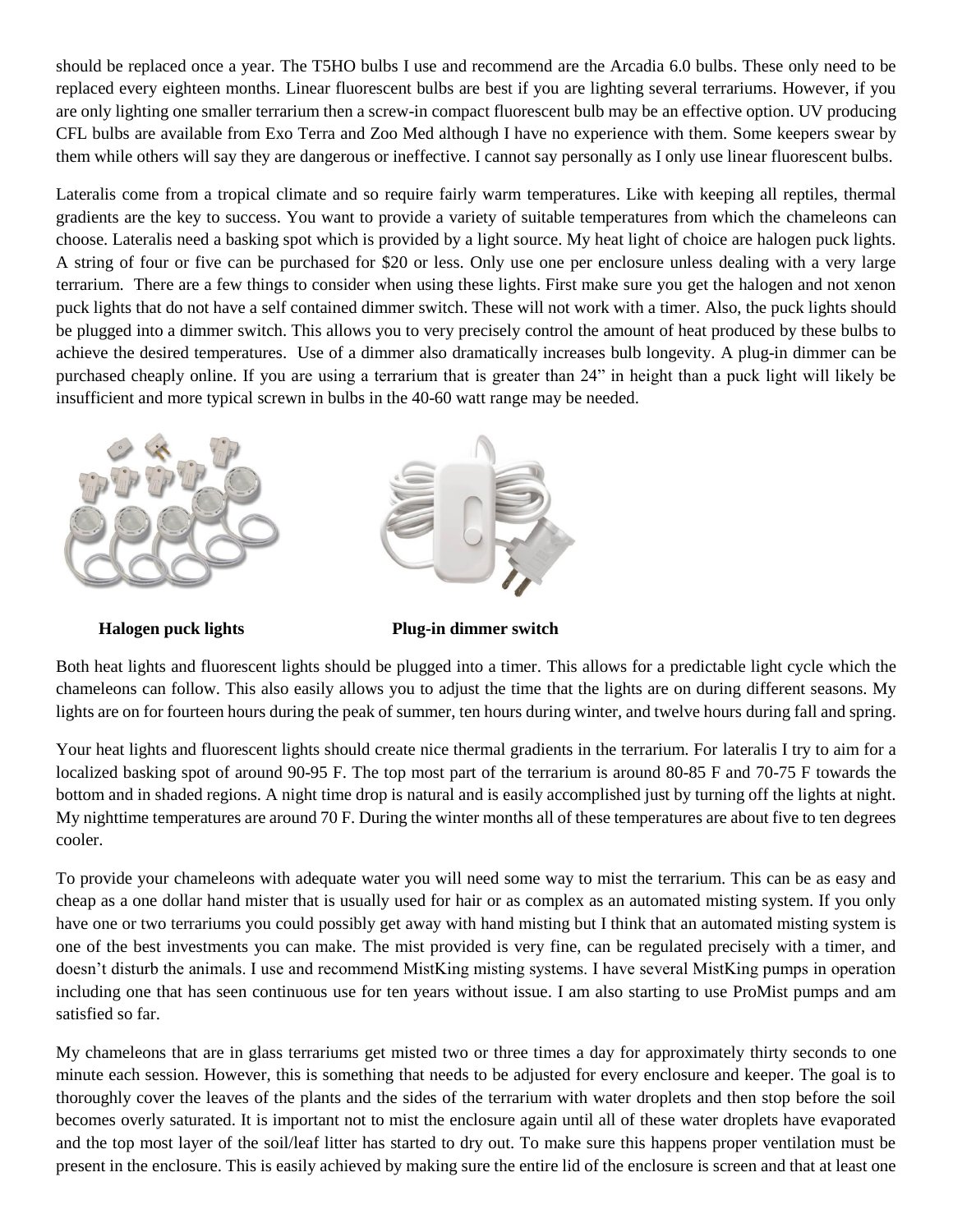of the sides has some ventilation openings. All of the terrariums that I have previously mentioned have this type of proper ventilation. I will not list a proper humidity for this species as I have never measured it in my terrariums. It may take time and practice to find the proper misting schedule for your own enclosures. Just remember, it's OK for the terrarium to dry out for most of the day as long as the humidity remains relatively high and the animals have the opportunity to drink daily.

Chameleons will not drink from a water bowl. They receive all of their required water by lapping up the water droplets from misting that has accumulated on plant leaves and the sides of the terrarium.

# Diet and Nutrition

Furcifer lateralis are completely insectivorious, or insect eating. I provide my animals with as much variety of insects as possible. My feeders include crickets, mealworms, superworms, red runner roaches, green banana roaches, fruit flies, and bean beetles. Make sure that the insects are of appropriate size. The insects should usually be about the length between the chameleons eyes. Longer is ok for mealworms. As with all insect feeders the insects should be fed a healthy gutload to make them more nutritious. I feed my insects only fresh produce. My gutload often includes apples, sweet potatoe, kale, collard green, dandelion greens, carrot, and peppers.

Lateralis are voracious eaters and should be fed accordingly. Juveniles are fed daily as much as they will eat. Adults are fed every other day. Plan on six appropriately sized insects per adult animal and up to twelve insects for juveniles per feeding.

Supplementation is a hotly contested topic in chameleon husbandry. I won't go into the debate here but will instead just outline what I have had success with. All of my feeder insects are dusted with Repashy Calcium Plu LoD. In addition to this dusting schedule I also provide supplemental vitamin A. I provide extra vitamin A but taking a human grade vitamin A liquid capsule, cutting the tip off, and putting one drop directly in the mouth of the chameleon. Males get this supplement once a month, females twice a month.

## Breeding

Furcifer lateralis are prolific breeders that make for a very rewarding breeding project in a short period of time. Both males and females are usually ready to mate for the first time at six months old. Females signal their receptiveness by turning beautiful pastel shades of soft greens, pinks, blues, and purples. Mature males will rarely turn down an opportunity to mate. When you suspect a female is ready to mate you can place the pair together. If she is receptive then she will stay softly colored, not move much, and not react to the male. If she is not ready to mate she will oftern turn mostly black with vibrant reds and blues. She will often puff up with mouth open and possibly lunge at the male to repel him. Unreceptive females should be removed right away and you can try again in a few days. If the female is receptive the male will head bob and mating usually begins quickly. Copulation often lasts around twenty to thirty minutes. Sometimes one mating is all a female will accept before becoming unreceptive and aggressive towards the male. Sometimes they will mate several days in a row before she becomes unreceptive. I always separate them when I am not present to watch. They can be an aggressive species and cause real harm to each other.

Egg laying can be the most challenging part of breeding lateralis. They are notorious for scattering eggs instead of burying them. I have found that as long as they are provided with an appropriate egg laying site at the appropriate time they will dig and bury their eggs regularly. Anywhere from fourteen to thirty five days after breeding the female will be ready to lay her eggs. A day or two before egg laying the female will usually stop eating. This is when I will place her in the laying box. I use a five gallon opaque plastic container as an egg laying site. A 20-40 watt heat light is placed on one side. The inside of the container has a six to eight inch layer of soil. I use a 50/50 mixture of sand and peat moss. The key to getting the female to dig and bury her eggs is to have the soil at the appropriate moisture level. The soil should be very wet but without standing water. Whenever I have had a female not dig it was because the soil was too dry. I will leave the female in the egg laying container all day when the lights are on and return her to her terrarium at night. The next morning I will water her heavily and offer food. After a drink she goes back in the container. This is repeated until she lays the eggs. Even if the female does not bury her eggs and instead scatters them on the surface there is still a good chance of saving the eggs as long as they are found quickly before they dessicate. I have had clutches of anywhere been six and eighteen eggs.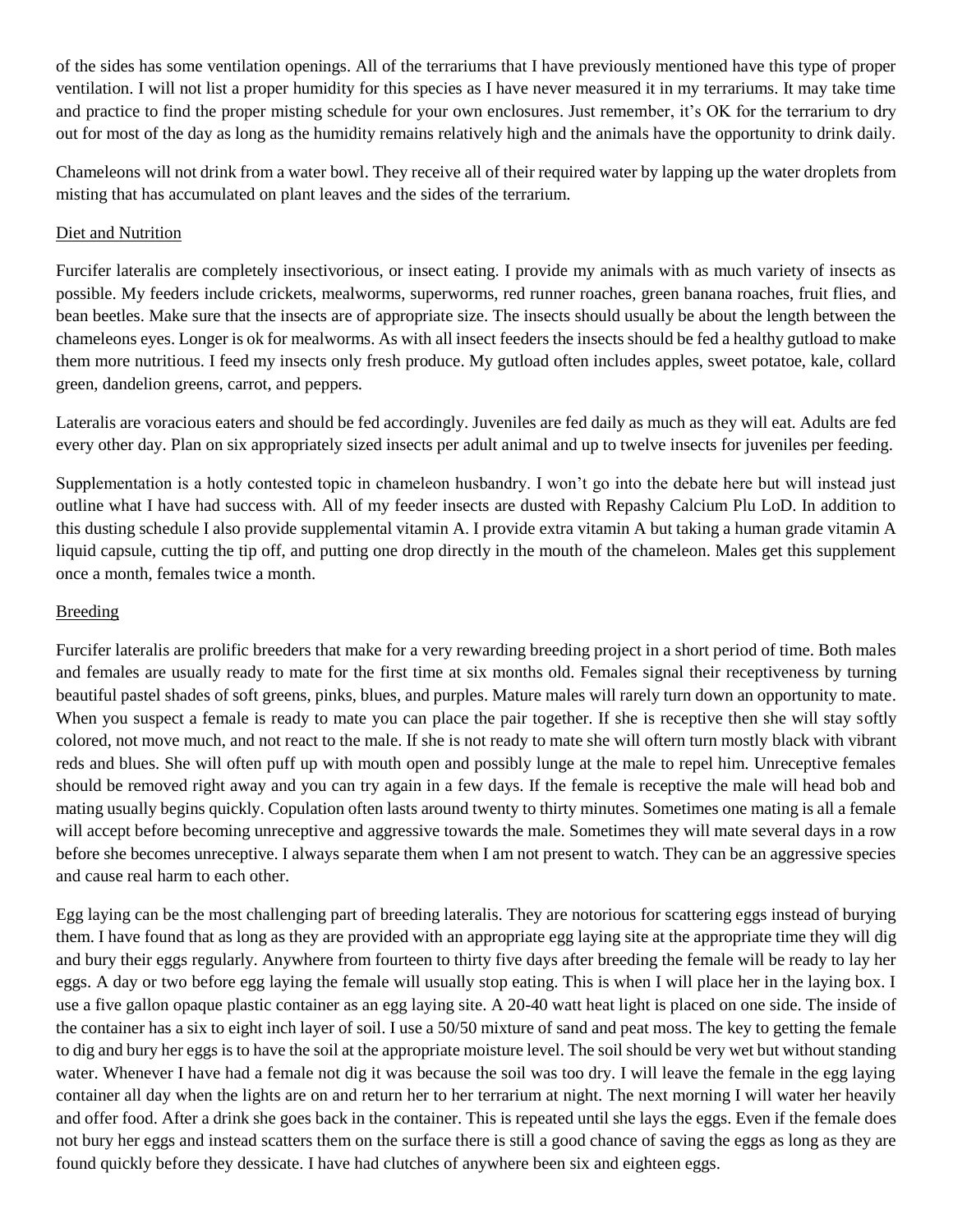Eggs are incubated in lightly moistened vermiculite. Twenty grams of water are added to thirty grams of vermiculite in a sixteen ounce deli cup. No holes are used in the deli cup. There are two incuabation strategies when it comes to temperature. The eggs can be incubated at a constant 70° F the entire length of incubation. This works very well but often results in longer incubation times. Also, the eggs will often develop at different rates using with some eggs hatching months apart from each other. Another method that I currently use is to diapause the eggs for a period of time to simulate winter. My current regimen is to incubate the eggs at 72°F for forty-five days then lower the temperature to 60°F for forty-five days. After the forty-five days of diapause the eggs are again incubated at 72°F for the duration of incubation. Using the diapause method often shortens incubation times and the eggs also tend to hatch closer to each other. Even with diapause incubation time can vary widely. I have experienced incubation times of anywhere from six to thirteen months.

Hatchling care is identical to adults except on a smaller scale. Another exception is that the hatchlings can be raised together in small groups until sexual maturity. Food items include fruit flies, bean beetles, and pinhead crickets. As the babies grow it is sometimes necessary to separate them based on size as some will grow quicker than others. They will grow rapidly with appropriate care and will be ready to breed themselves in as little as six months.



# **Unreceptive/gravid female coloration**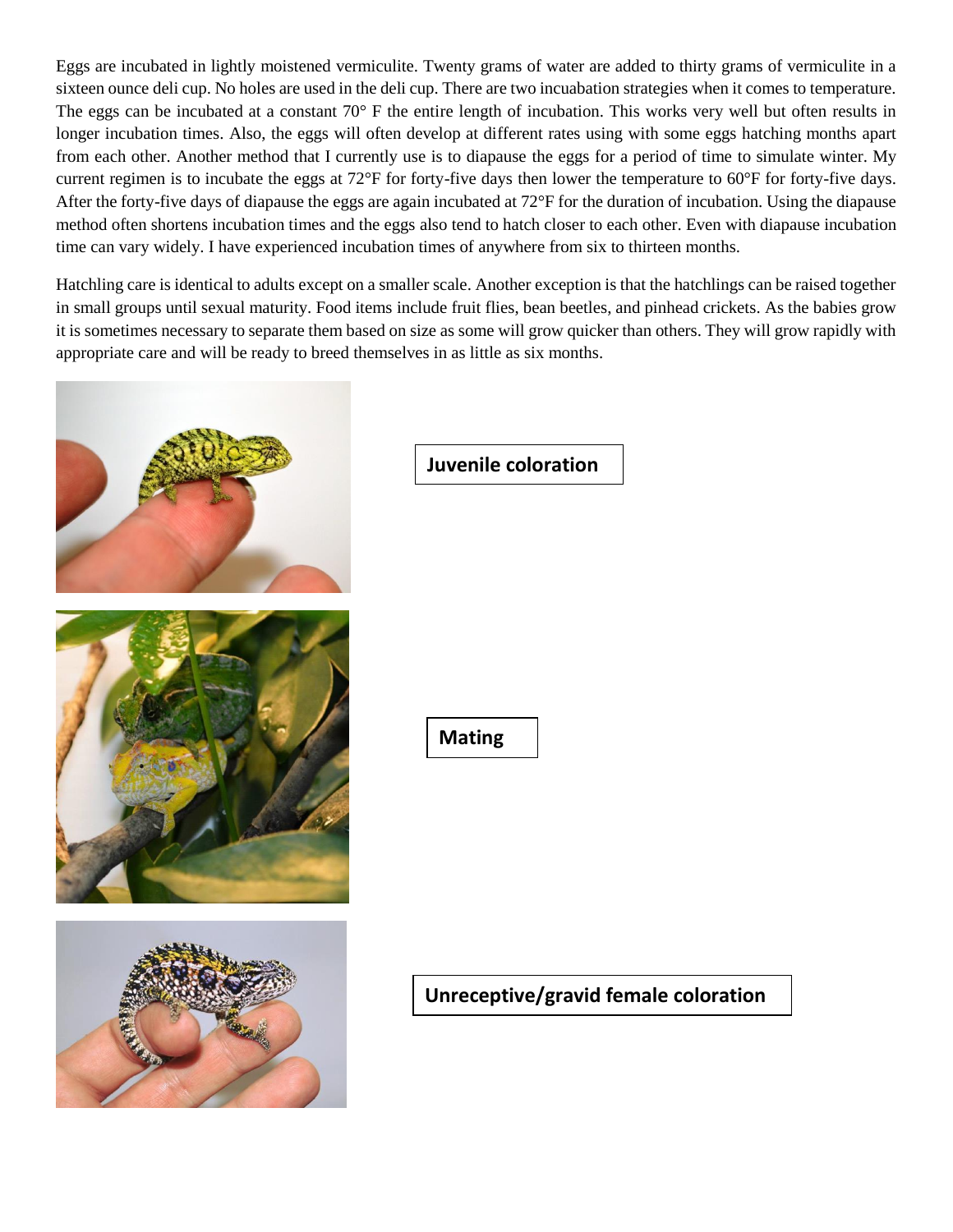

# **Receptive female coloration**

**Hatching**

## Some Final Comments

Furcifer lateralis are one of my favorite species of chameleon. They are small, gorgeously colored, prolific, and can live in small beautifully planted natural terrariums. As captive bred specimens they are as hardy as any other chameleon. I hope that this care sheet provides the needed information for other keepers to continue on with this wonderful little species.

I would like to acknowledge and thank Kevin Stanford for all of the help he gave me in starting out with this species.

*\*Please feel free to share this care sheet in it's entirety freely with full credit given to the author.*